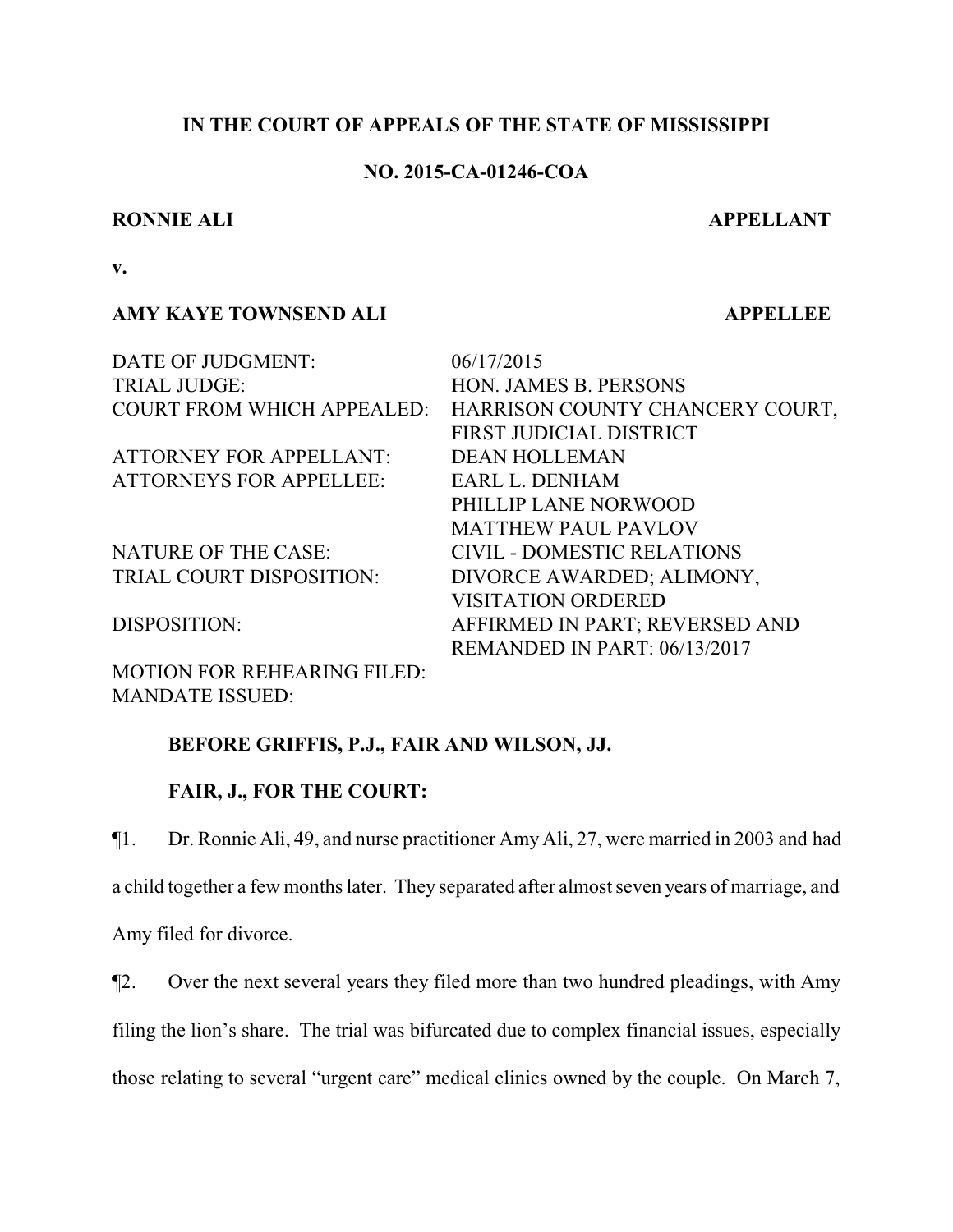2013, Amy was granted a divorce on habitual cruel and inhuman treatment grounds. The remaining issues were tried over twelve days in February and March of 2014. A year later the chancellor entered a detailed twenty-six-page decision, dividing the parties' property and awarding Amy custody of the minor child, child support, and alimony.

¶3. Ronnie states in his brief that though he feels the chancellor erred in the equitable distribution, he "chooses" not to challenge it. Visitation, child support, alimony, attorney's fees, and life insurance remain at issue on appeal. We conclude that the chancellor applied the correct legal standards and acted within his discretion in awarding child support, alimony, and attorney's fees. Those awards must be affirmed. We remand, however, on the issues of visitation and insurance.

## **STANDARD OF REVIEW**

¶4. "When [an appellate court] reviews a chancellor's decision in a case involving divorce and all related issues, [the court's] scope of review is limited by the substantial evidence/manifest error rule." *Yelverton v. Yelverton*, 961 So. 2d 19, 24 (¶6) (Miss. 2007). A chancellor's factual findings will not be disturbed unless manifestly wrong or clearly erroneous, or an erroneous legal standard was applied. *Carambat v. Carambat*, 72 So. 3d 505, 510-11 (¶24) (Miss. 2011). As long as substantial evidence supports the chancellor's findings, an appellate court is without authority to disturb them, even if it would have found otherwise as an original matter. *Joel v. Joel*, 43 So. 3d 424, 429 (¶14) (Miss. 2010). Additionally, if the chancellor has made no specific findings of fact, we generally "proceed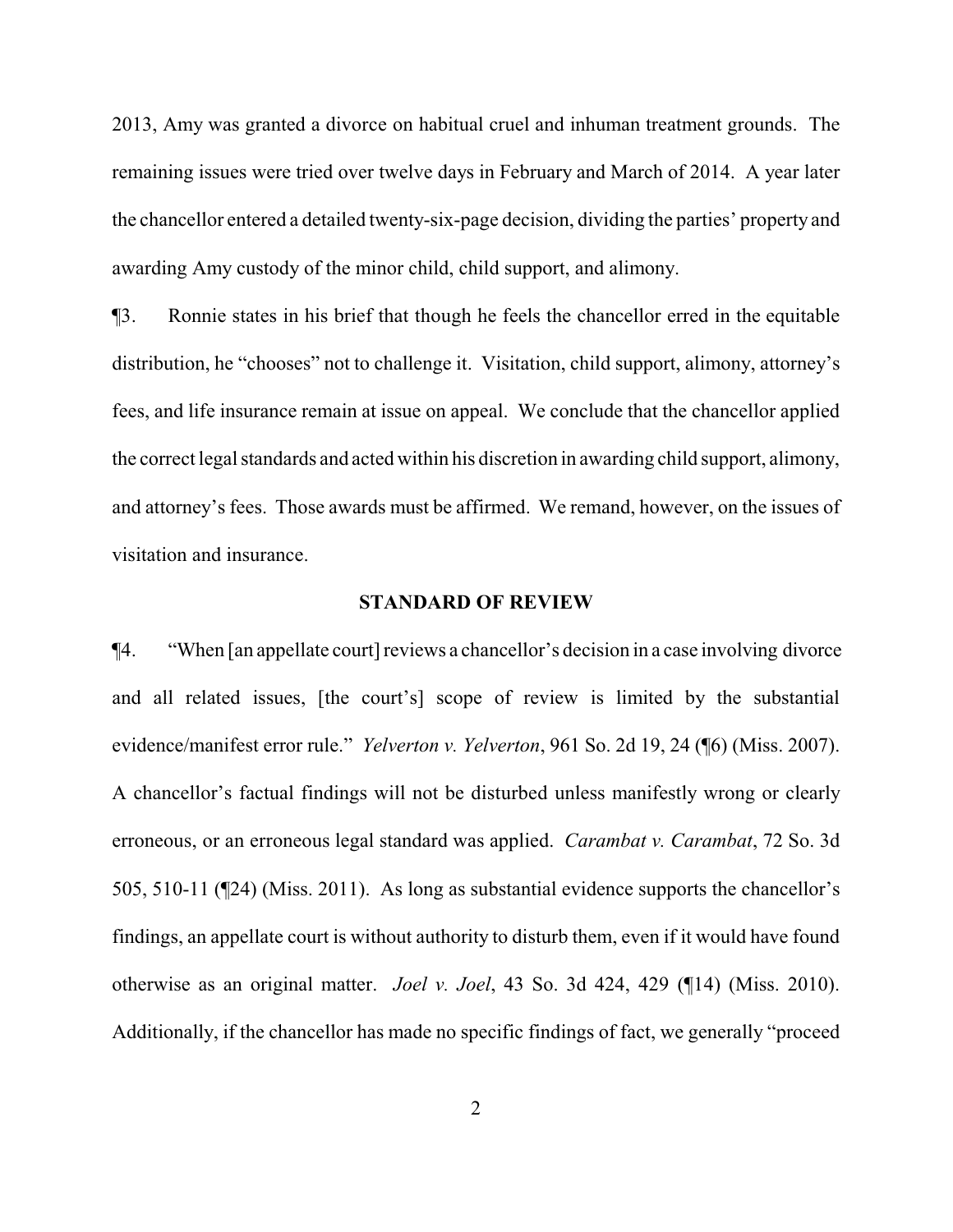on the assumption that he resolved all such fact issues in favor of the appellee." *Ferrara v. Walters*, 919 So. 2d 876, 881 (¶8) (Miss. 2005) (citation omitted). Questions of law, on the other hand, are reviewed de novo*. Irving v. Irving*, 67 So. 3d 776, 778 (¶11) (Miss. 2011).

## **DISCUSSION**

## **1. Visitation**

¶5. The chancellor's final judgment contained no express order for permanent holiday or summer visitation, though it at times appears to presuppose they had been awarded.<sup>1</sup> On appeal, Ronnie contends this was error; and Amy concedes that it appears to be an oversight that should be clarified on remand to the chancery court. As this issue is conceded, we remand to the chancery court to clarify the visitation order.

## **2. Alimony**

¶6. Ronnie submits in his brief that the periodic alimony award, \$5,500 per month, is not appropriate in this case because "there was absolutely no disparity in Amy's financial position as compared to Ronnie's horrific financial position" after the equitable division. While he does not directly challenge the division, he nevertheless urges that, in mathematical terms, Amy received more value in the property division (approximately \$390,000) than the net value of the marital estate (approximately \$280,000), and significantly more than his net

<sup>&</sup>lt;sup>1</sup> For example, the judgment specifies an exchange point for "weekend and holiday" visitation." In addition, a detailed visitation order for both weekend and holiday visitation was entered on June 14, 2013, expanding and providing details set out in an earlier visitation order.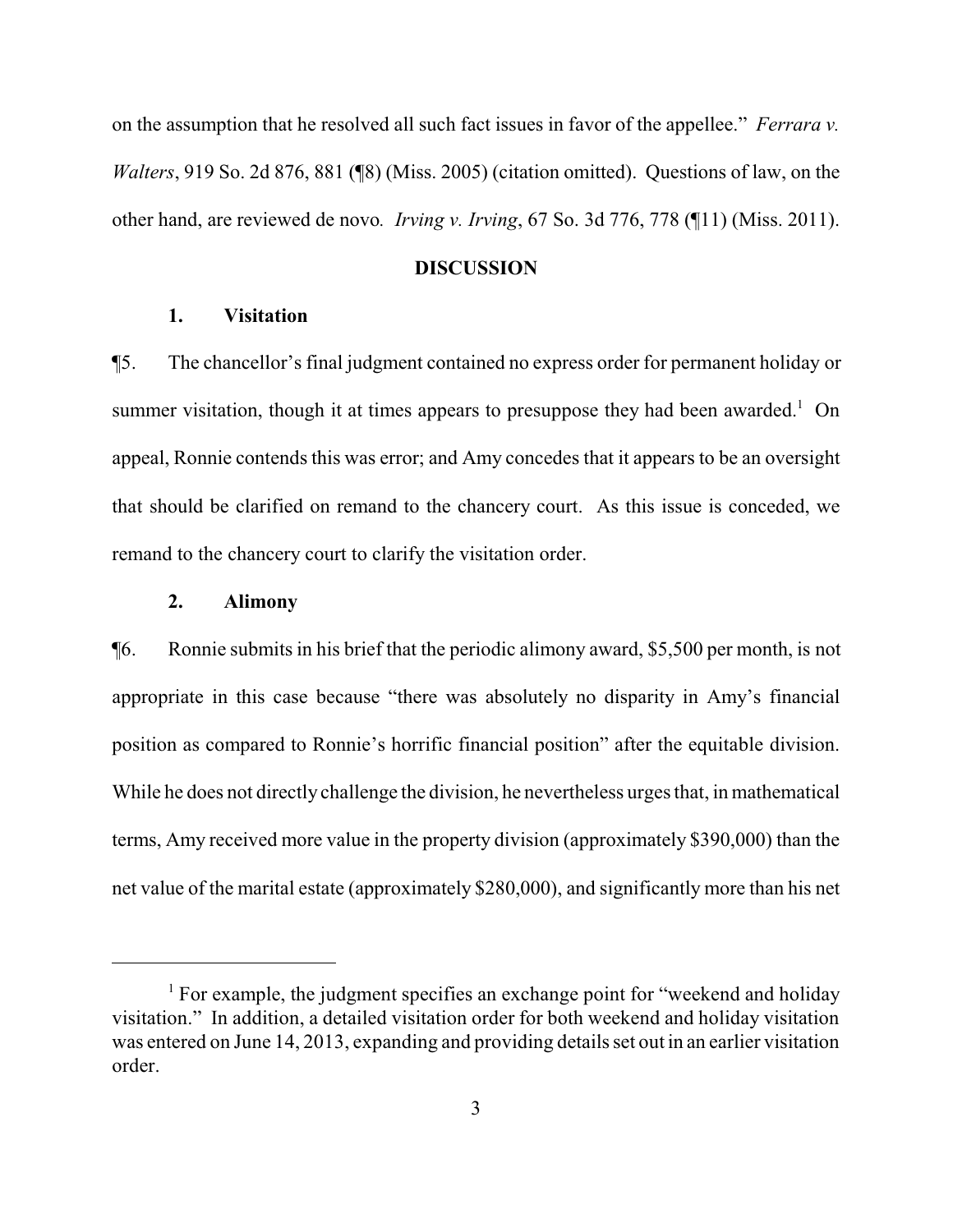deficit after property division, attorney's fees, and litigation expenses (which he puts at \$417,000). Ronnie also points to Amy's income of \$6,000 per month as a nurse practitioner prior to the marriage, as well as income she could expect as owner of an urgent care clinic awarded to her in equitable division. Ronnie submits that Amy is capable of supporting herself.

¶7. The chancery court has broad discretion in deciding whether to award alimony and in what amount. *Pearson v. Pearson*, 761 So. 2d 157, 165 (¶25) (Miss. 2000). "[Appellate courts] will not disturb the award on appeal unless it is found to be against the overwhelming weight of the evidence or manifestly in error." *Id.*

¶8. Ronnie acknowledges that the issues of property division and alimony are "intertwined." *McKissack v. McKissack*, 45 So. 3d 716, 723 (¶41) (Miss. Ct. App. 2010). "All property division, lump sum or periodic alimony payment, and mutual obligations for child support should be considered together. Alimony and equitable distribution are distinct concepts, but together they command the entire field of financial settlement of divorce. Therefore, where one expands, the other must recede." *Ferguson v. Ferguson*, 639 So. 2d 921, 929 (Miss. 1994) (citation and internal quotation marks omitted).

¶9. In the equitable division, Amy's award mostly consisted of the marital home (approximately \$187,000 in equity), household furnishings, three vehicles (\$27,000), about \$18,000 in checking and savings accounts, a \$28,000 IRA, and one of the urgent care clinics owned by the parties (\$111,000). Ronnie received the other functioning urgent care clinic,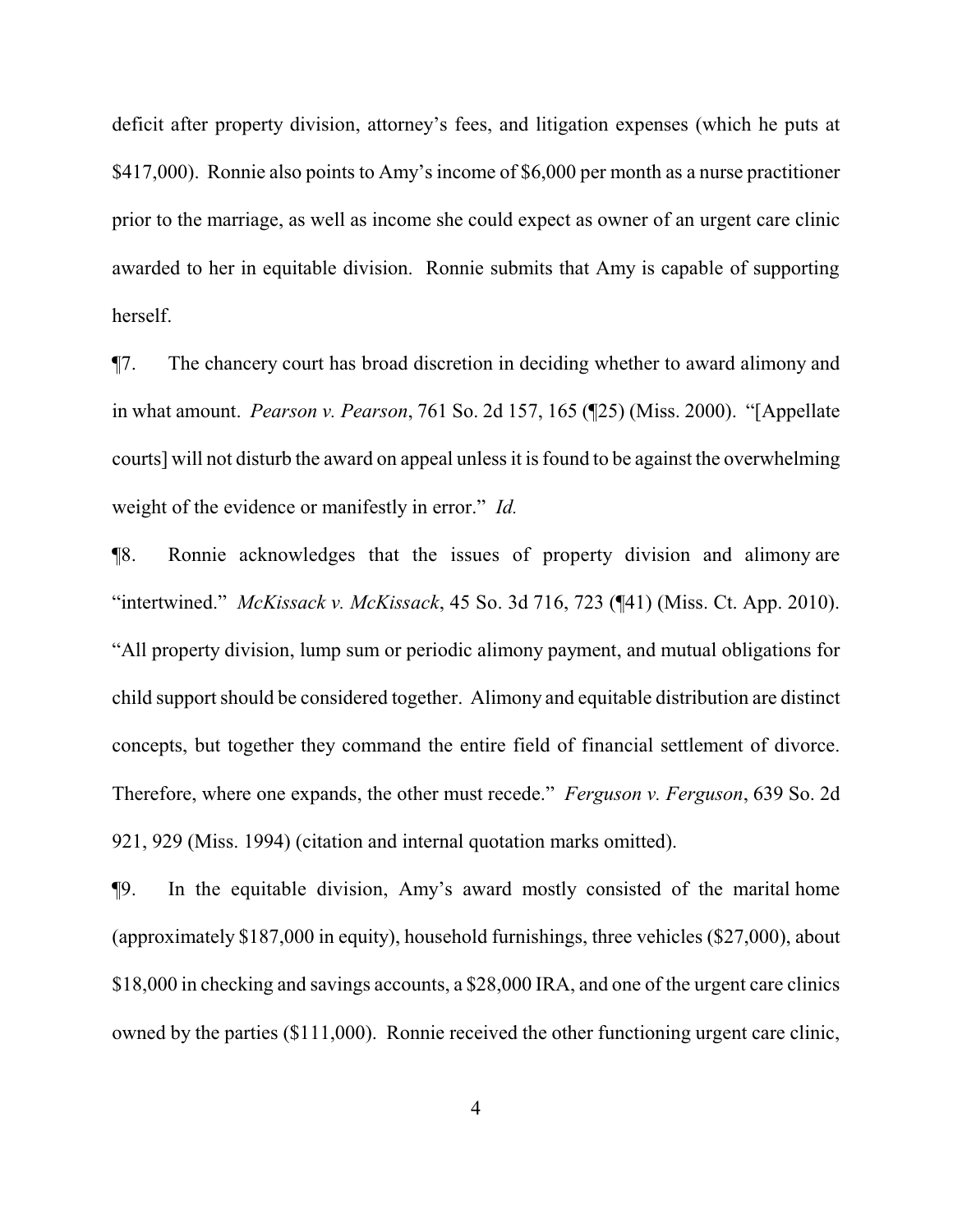another one that was apparently defunct, about \$62,000 in gold coins and savings accounts, his personal corporation (\$32,000), and other personal assets – for a grand total of \$266,000. Ronnie's claims of a large net deficit in total awards are premised on his comparing his distribution of the marital assets with the marital debt (\$376,500, of which \$358,000 was delinquent taxes and penalties the chancellor attributed to Ronnie's misconduct) and litigation expenses, including his and the half of Amy's attorney's fees he was ordered to pay. ¶10. The marital estate was disproportionately small compared to Ronnie's income. His adjusted gross income on his Uniform Chancery Court Rule 8.05 financial statement was \$41,463.00 per month after deducting federal and state income taxes of \$19,668.76 per month (32.17%). At trial, Ronnie boasted he could earn \$900,000 per year when he needed the money. Amy, on the other hand, had worked little since the marriage, dividing her time between caring for the child and managing the parties' urgent care clinics. The clinics were not particularly valuable or profitable, despite the energy and money the parties had invested in them. The chancellor noted that he would have preferred to award Amy both of the remaining clinics, but Ronnie had entangled one with another business owned by his family. The chancellor also found that Ronnie had systematically violated "court orders regarding child and spousal support, payment of the mortgage, taxes, and insurance associated with the marital home as well as the transition of clinic management to [Amy] . . . [and] the use of clinic funds without [Amy's] approval or court order," which had resulted in Amy's filing a plethora of contempt pleadings.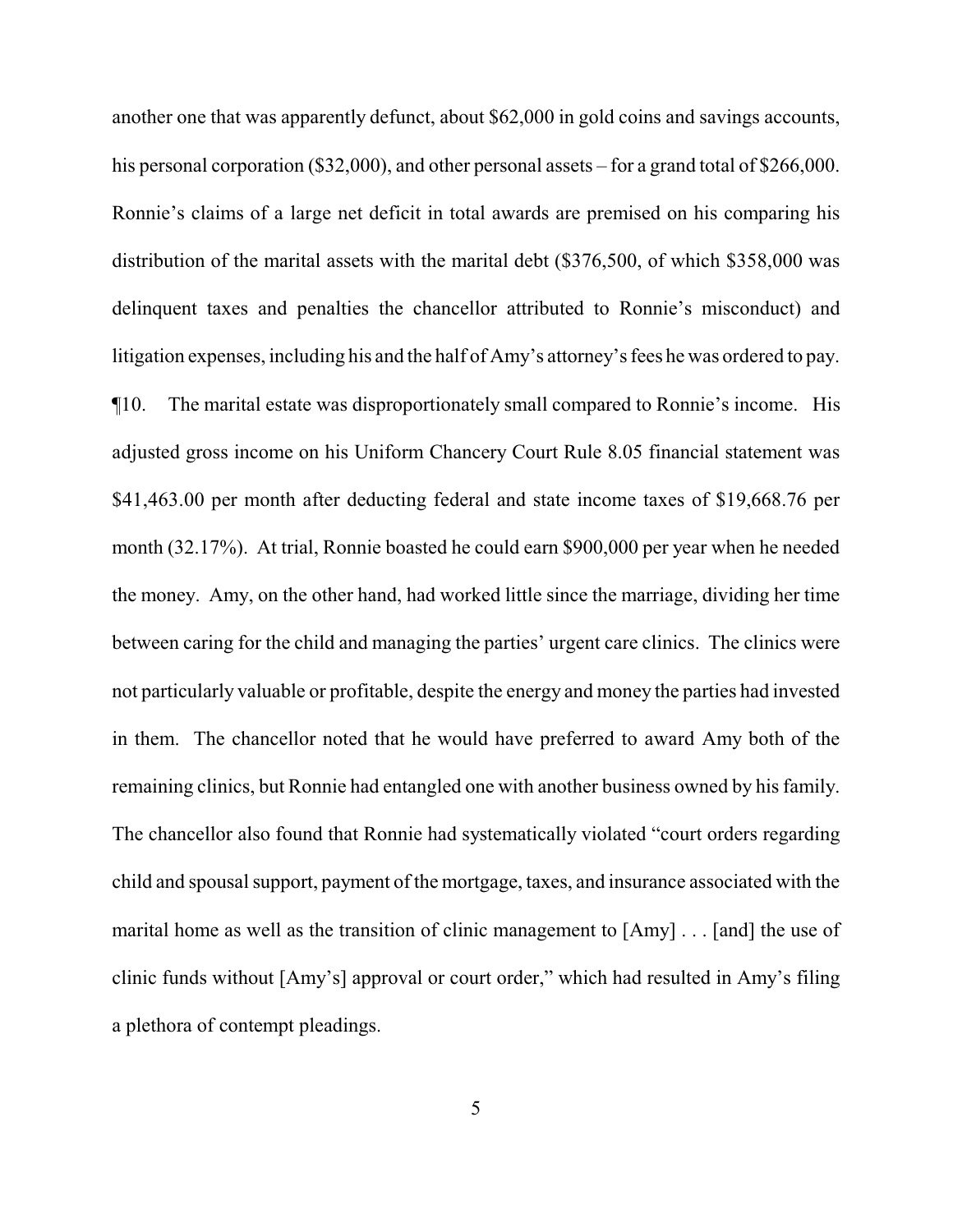¶11. Following a detailed discussion of the *Armstrong*<sup>2</sup> factors, the chancellor awarded Amy \$5,500 per month in periodic alimony. On appeal, Ronnie contends that the chancellor erred in finding a deficit following the property division and failed to consider Amy's earning potential and Ronnie's reasonable expenses.

¶12. The question of a deficit is "with respect to having sufficient resources and assets to meet . . . needs and living expenses." *Layton v. Layton*, 181 So. 3d 275, 282 (¶17) (Miss. Ct. App. 2015) (quoting *Jackson v. Jackson*, 114 So. 3d 768, 777 (¶22) (Miss. Ct. App. 2013)). As the Mississippi Supreme Court has said, "a financially independent spouse may be required to support the financially dependent spouse in the manner in which the dependent spouse was supported during the marriage, subject to a material change in circumstances." *Rogillio v. Rogillio*, 57 So. 3d 1246, 1250 (¶11) (Miss. 2011).

¶13. Ronnie undoubtedly supported Amy during the marriage, but he contends on appeal that the chancellor failed to consider Amy's ability to earn income as a nurse practitioner, as well as the earnings from the urgent care clinic she was awarded. But, in fact, the chancellor addressed both directlyin his opinion and judgment; he concluded that Amy's prospects were uncertain after a long hiatus from paid employment, and that she "will be left with a significant deficit even if she were to eventually obtain employment as a nurse practitioner." ¶14. We also find no merit to Ronnie's claims that there was no disparity following the

property division – although it is true that Amy received much of the marital property, the

<sup>2</sup> *Armstrong v. Armstrong*, 618 So. 2d 1278, 1280 (Miss. 1993).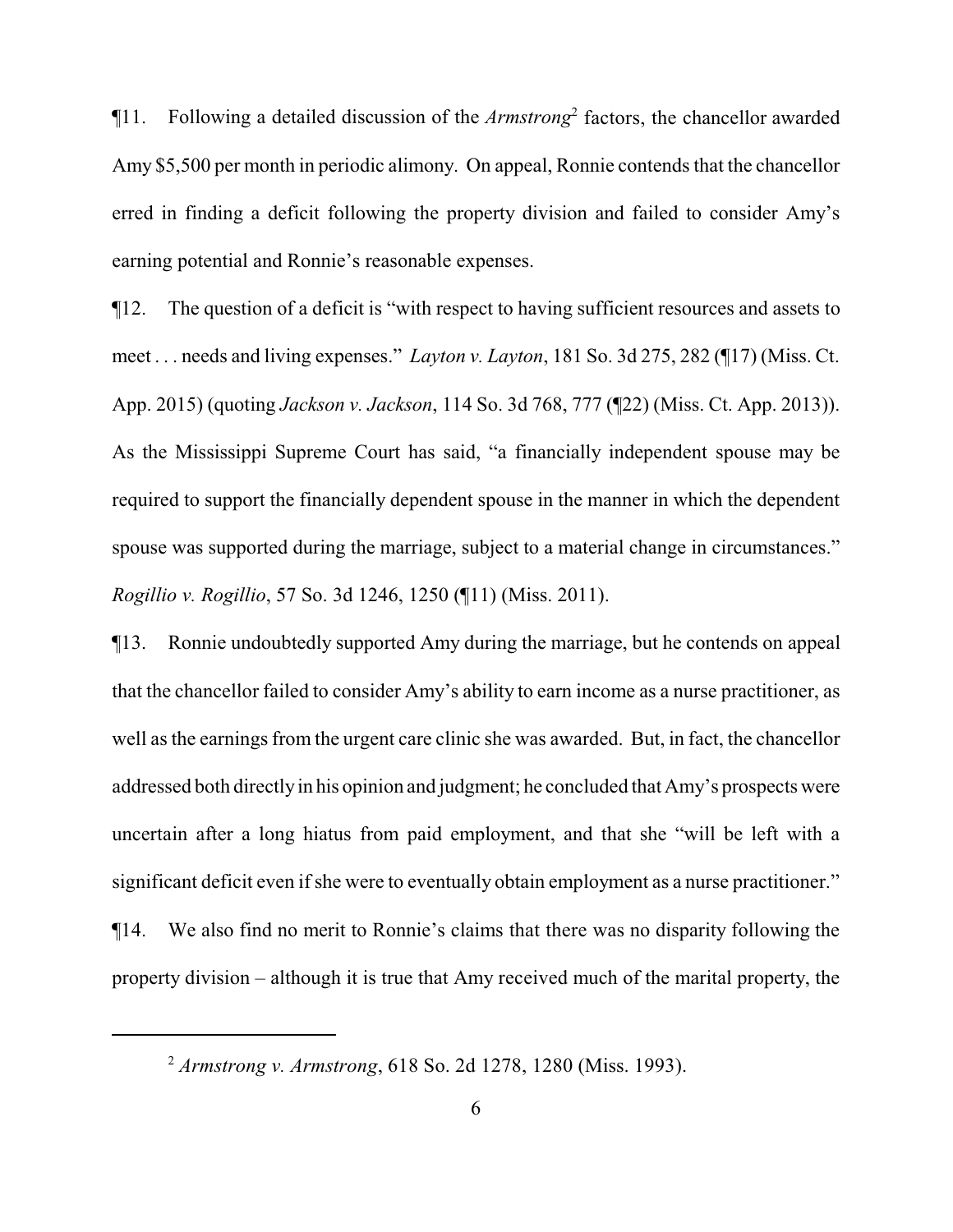marital estate was illiquid, relatively small, and could not produce income sufficient to support Amy as she was supported during the marriage. We are likewise unimpressed with Ronnie's contentions regarding the chancellor's findings of his misconduct and dissipation of marital assets; his argument is perfunctory and his contentions are often disingenuous or contradicted by other evidence in the record. As an example, Ronnie argues that the chancellor erred in finding that he had systematically violated the temporary order to pay the mortgage on the marital home by pointing out that he did, in fact, pay the mortgage – but it would be more accurate to say that Ronnie eventually paid the mortgage, as many of the payments were late. Similarly, Ronnie claims that the delinquent taxes were a result of an error by his preparer, but the only record evidence he cites in support of this claim is testimony from a different accountant that the taxes were done incorrectly. Ronnie fails to mention that his accountant from the relevant time also testified at trial – that Ronnie had instructed her to stop making the tax payments, that she had resisted, and that she had considered herself terminated following the disagreement. Finally, Ronnie points out that the chancellor never entered an order finding him in contempt, but he does not explain how that is relevant to the chancellor's ultimate findings.

¶15. Ronnie also suggests that the alimony award denies himsufficient income to maintain a reasonable standard of living, but he provides no substantive argument in support. His claimed monthly expenses – approximately  $$43,000$  – consist largely of the temporary support awards and short-term debt service, particularly the delinquent taxes, which by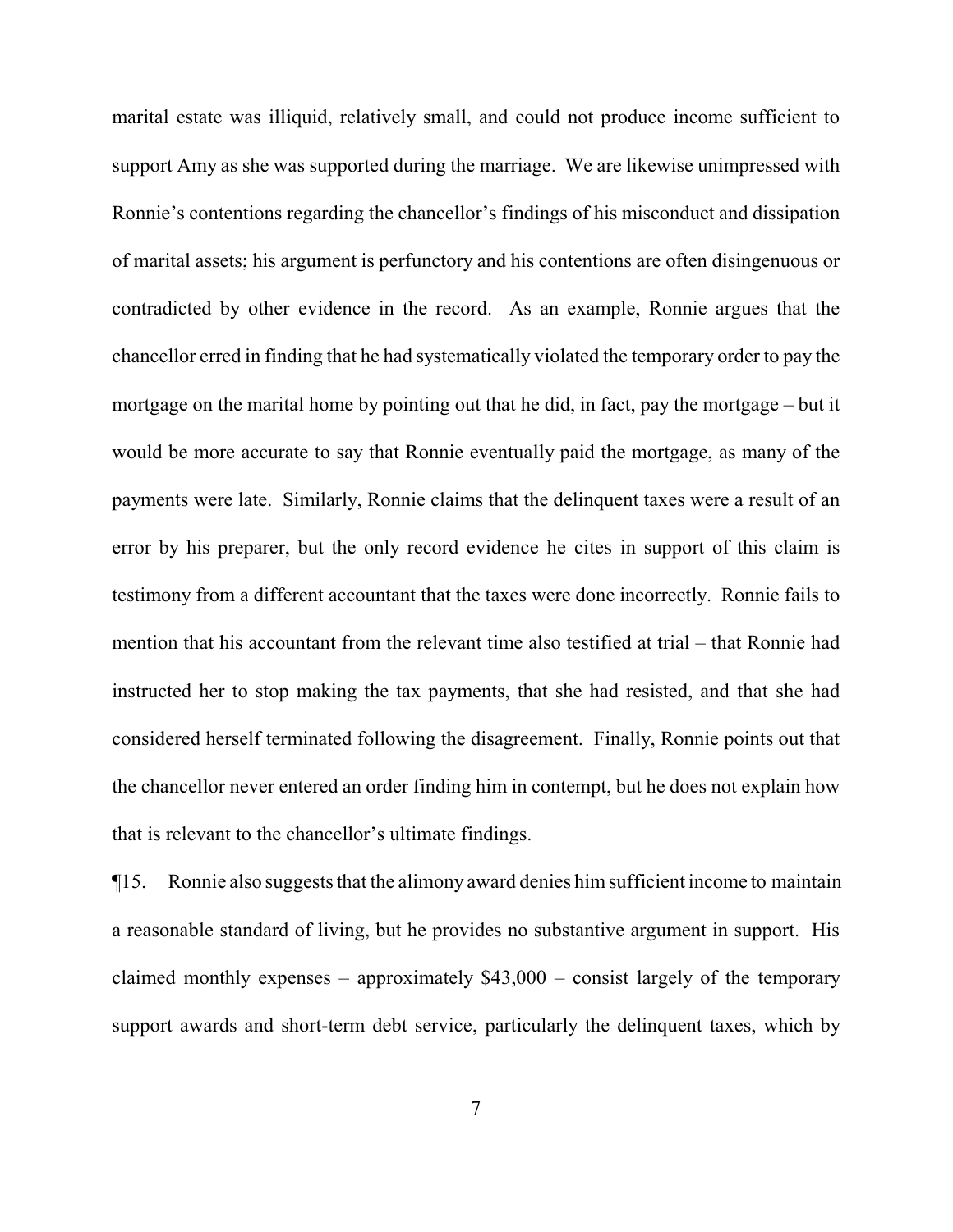themselves accounted for almost one-third of Ronnie's claimed monthly expenses. It would be grossly inequitable to allow Ronnie to avoid paying alimony by wrongfully incurring temporary obligations. It is also worth noting that the chancellor's order allows Ronnie to deduct the alimony from his annual taxable income of \$733,584. Thus a monthly alimony payment of \$5,500 will actually cost him no more than \$3,538. Amy must pay the taxes, though at a lesser rate than Ronnie.

¶16. The chancery court has broad discretion in determining whether to award alimony and in what amount. Ronnie has failed to show an abuse of that discretion here.

## **3. Attorney's Fees**

¶17. Next, Ronnie challenges the chancellor's order requiring him to pay one-half of Amy's attorney's fees, which amounted to approximately \$144,500. Ronnie argues at length that Amy was able to pay her own fees, but his efforts are misdirected – while the chancellor did find that Amy could not pay her own attorney's fees, the award was clearly based on Ronnie's misconduct, not on Amy's inability to pay. On this point, Ronnie presents little argument and no authority. "The appellant's failure to cite relevant authority obviates the appellate court's obligation to review such issues." *Jones v. State*, 203 So. 3d 600, 605 n.1 (Miss. 2016).

## **4. Child Support**

¶18. The chancellor awarded Amy \$5,000 per month in child support for the single child, who was eleven years of age at the time of the judgment. The award was approximately 12%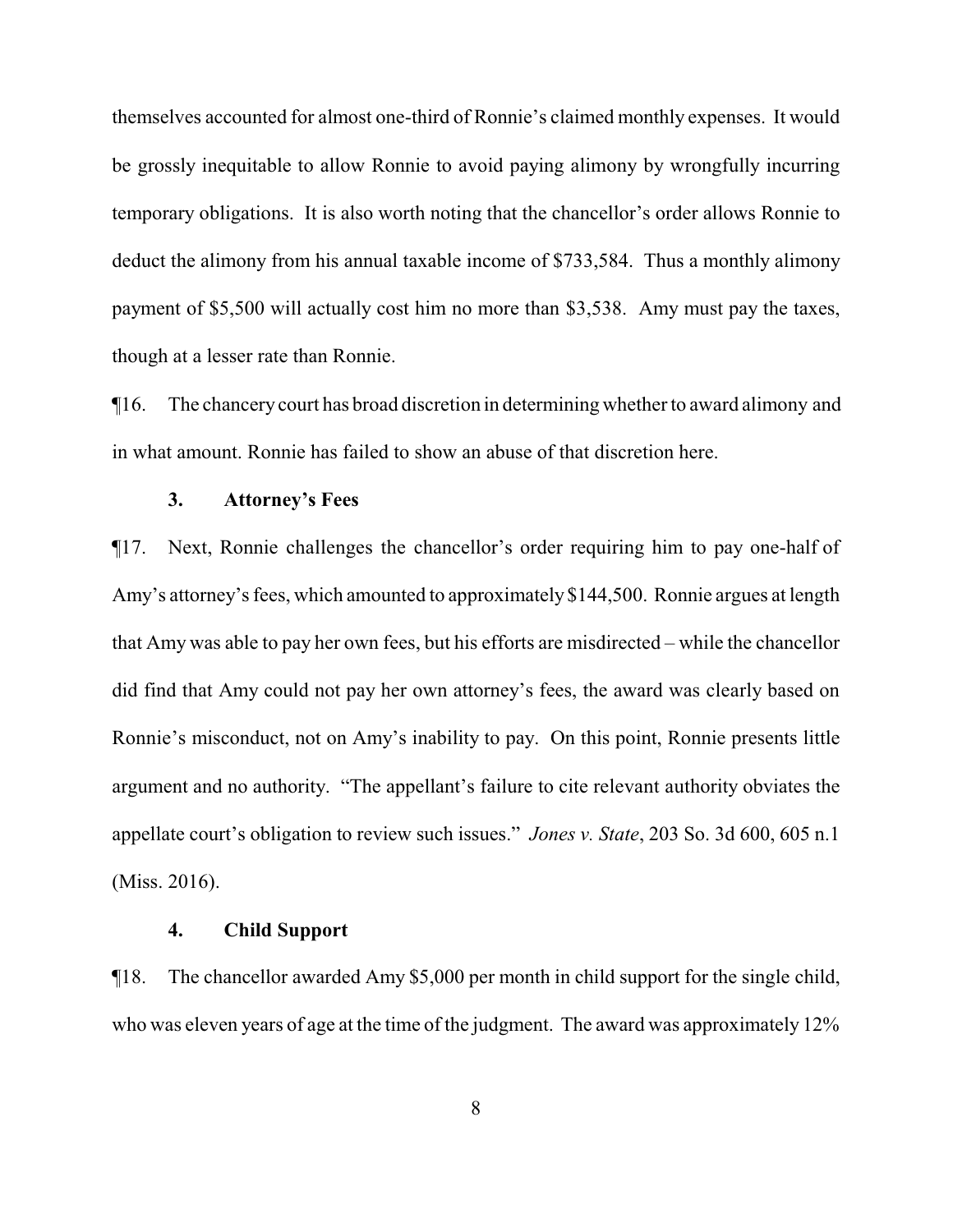of Ronnie's adjusted gross monthly income.

¶19. On appeal, Ronnie bases his argument on an incorrect reading of Mississippi's child support guidelines. He seems to assume that the presumptively correct child support amount for one child is 14% of the first \$100,000 per year in adjusted gross income, or roughly \$1,167 per month – period. But that is simply not what the statute provides. Mississippi Code Annotated section 43-19-101(4) (Rev. 2015) states, in relevant part:

In cases in which the adjusted gross income as defined in this section is more than One Hundred Thousand Dollars (\$100,000.00) . . . , the court shall make a written finding in the record as to whether or not the application of the guidelines established in this section is reasonable.

If the "14% of all net income for one child" guideline was blindly applied to all of Ronnie's 8.05 net income, the monthly amount of support to be paid to Amy for his one child would be \$5,810 per month. *See id.* § 43-19-101(1). Thus, if the chancellor deviated from the guideline, it was to reduce Ronnie's obligation rather than increase it. But the chancellor did not deviate from the guideline; he found it inapplicable.

¶20. In the chancellor's written judgment, he expressly noted that the guidelines did not presumptively apply to higher incomes and that the court was required to make a written finding as to whether their application was reasonable. The court then noted approximately \$2,000 per month had been spent on schooling, tutoring, and various other activities for the child, before setting monthly child support from Ronnie at \$5,000 per month. Again, this was approximately 12% of Ronnie's adjusted gross income.

¶21. On appeal, Ronnie claims that this figure is unreasonable, but he provides no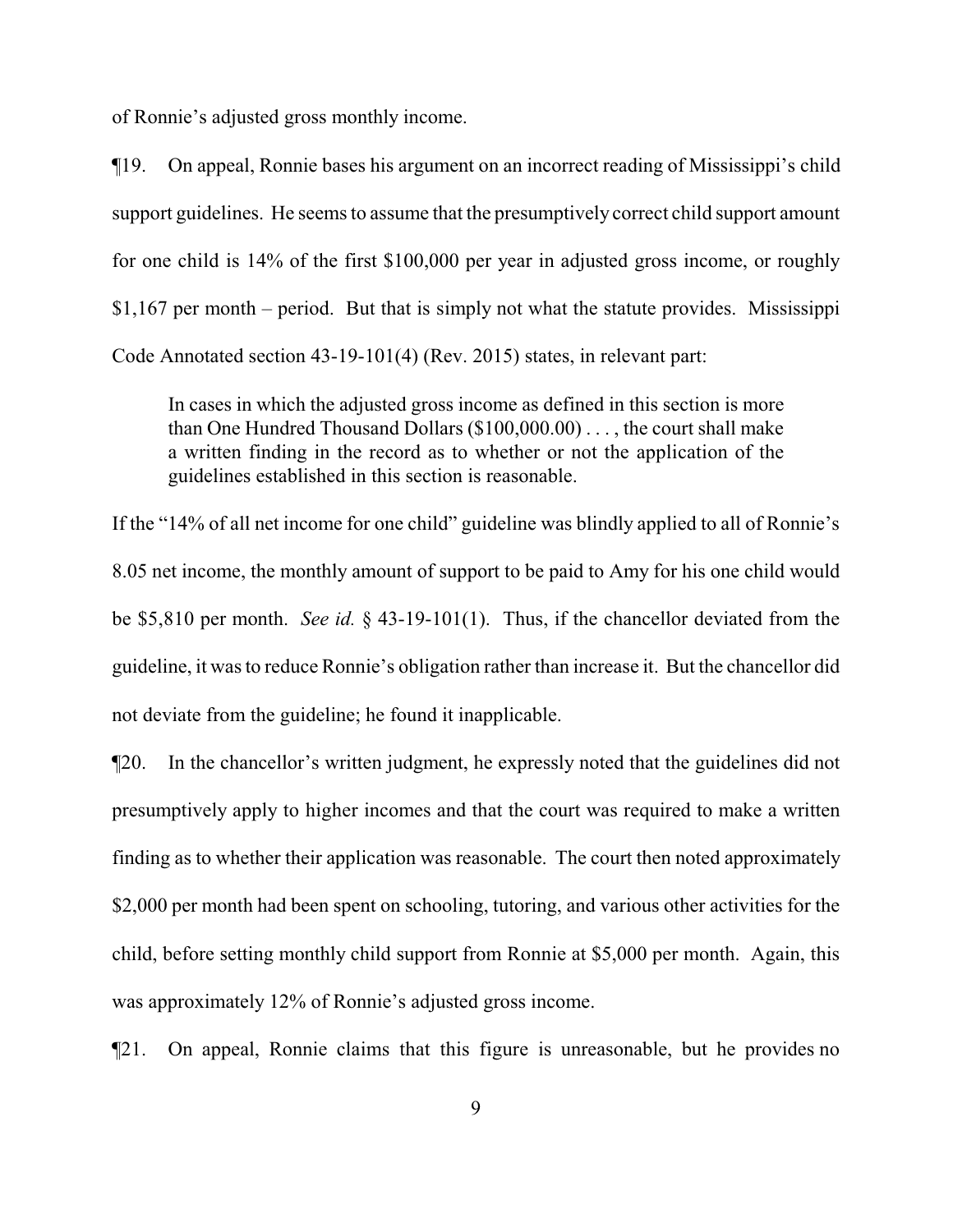convincing argument. "In determining child support, chancellors may consider, inter alia, the health, income, and earning capacity of both parents, the reasonable needs of the child, and the necessary living expenses of the noncustodial parent." *Barnes v. Dep't of Human Servs.*, 42 So. 3d 10, 18 (¶32) (Miss. 2010) (Waller, C.J., concurring in part and in the result) (citation omitted). Ronnie's principal argument is that the amount is excessive to provide the child with "reasonable" support. He notes that many children – indeed many families – make do with less, though this flies in the face of Ronnie's testimony at trial as to how he believed the child should be supported and his claimed expenses relating to the child; on his Rule 8.05 financial statement, he claimed expenses of \$1,000 per month just for entertaining the child during visitation. We reject the argument that equates reasonable support with subsistence and instead agree with the chancellor that the "reasonable needs" of the child ought to be viewed at least as broadly as the reasonable needs of a wife seeking alimony. It is not an abuse of discretion for the chancellor to consider the standard of living to which the child is accustomed in deciding what amount of support is reasonable. *See Moulds v. Bradley*, 791 So. 2d 220, 228-29 (¶24) (Miss. 2001) (Diaz, J., concurring). The chancellor thoroughly considered this issue and provided sound reasons for his decision. We can find no abuse of discretion in the amount of the award.

## **5. Insurance**

¶22. The chancellor ordered Ronnie to maintain a life insurance policy valued at \$2 million, with Amy to receive \$1.5 million and the minor daughter to receive \$500,000 in the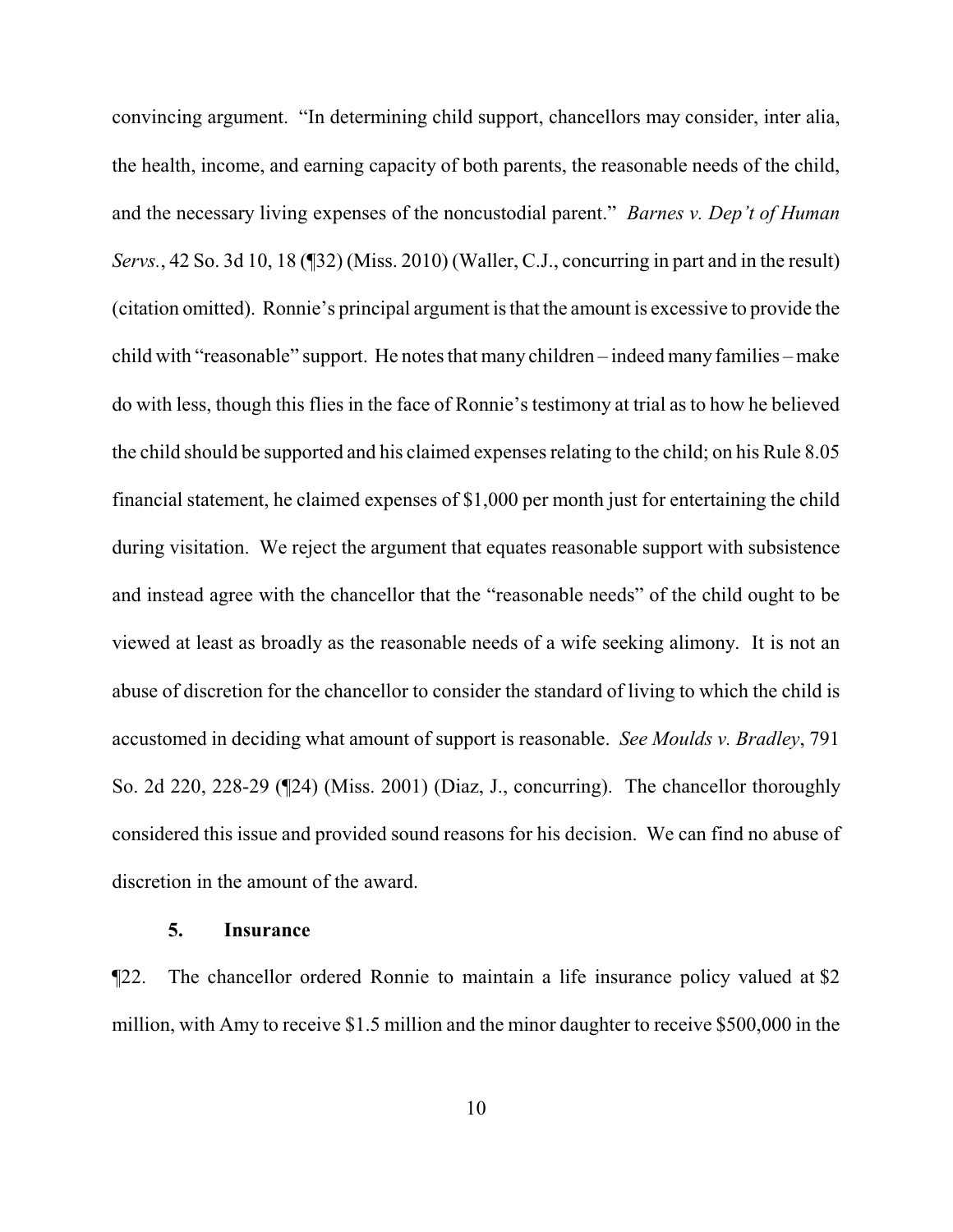event of Ronnie's death. On appeal, Ronnie argues that the policy amounts required for Amy

are excessive in light of the permissible purposes of such awards. We agree.

¶23. In *Coggins v. Coggins*, 132 So. 3d 636, 644-45 (¶¶35-37) (Miss. Ct. App. 2014), this

Court explained:

An alimony payor "may be required to maintain life insurance in an amount sufficient to satisfy payment of alimony obligations that survive the payor's death." [Deborah H.] Bell, *Mississippi Family Law* § 9.08[4][c] [(2005)] (citing *In re Estate of Hodges*, 807 So. 2d 438, 442-44 (¶¶14-23) (Miss. 2002)). The key phrase is "alimony obligations that survive the payor's death."

Periodic alimony is an obligation that "terminates automatically" upon the payor's death and cannot be imposed upon the payor's estate, absent an express agreement. *Armstrong* [*v. Armstrong*, 618 So. 2d 1278, 1281 (Miss. 1993)]; *see In re Hodges*, 807 So. 2d at 443 (¶19). While lump-sum alimony fully vests at the time of the divorce judgment, periodic alimony only vests on the date each payment becomes due. *In re Hodges*, 807 So. 2d at 442 (¶17). So when the payor dies, the only alimony obligations that survive—and the only obligations that may be insured—are unpaid lump-sum alimony and unpaid periodic-alimony payments that have already vested.

Recognizing the possibility that an alimony payor may fall behind in periodic-alimony payments and then die leaving those vested payments unsatisfied, this court has acknowledged the chancellor's authority to require the alimony payor to maintain a life-insurance policy to protect the recipient spouse against such a contingency. [*Johnson v. Pogue*, 716 So. 2d 1123, 1134 (¶41) (Miss. Ct. App. 1998)]; *see also Beezley v. Beezley*, 917 So. 2d 803, 808 (¶17) (Miss. Ct. App. 2005). But in *Pogue*, this court found that requiring the payor to maintain a \$75,000 life-insurance policy to protect against the potential failure to make \$500-per-month alimony payments was "excessive." *Pogue*, 716 So. 2d at 1134 (¶41).

¶24. Given the standard we have just recited, it is impossible to say that a life insurance policy of \$1.5 million is necessary to guard against the potential failure to make \$5,500 monthly alimony payments and to repay approximately \$376,500 in marital debt. On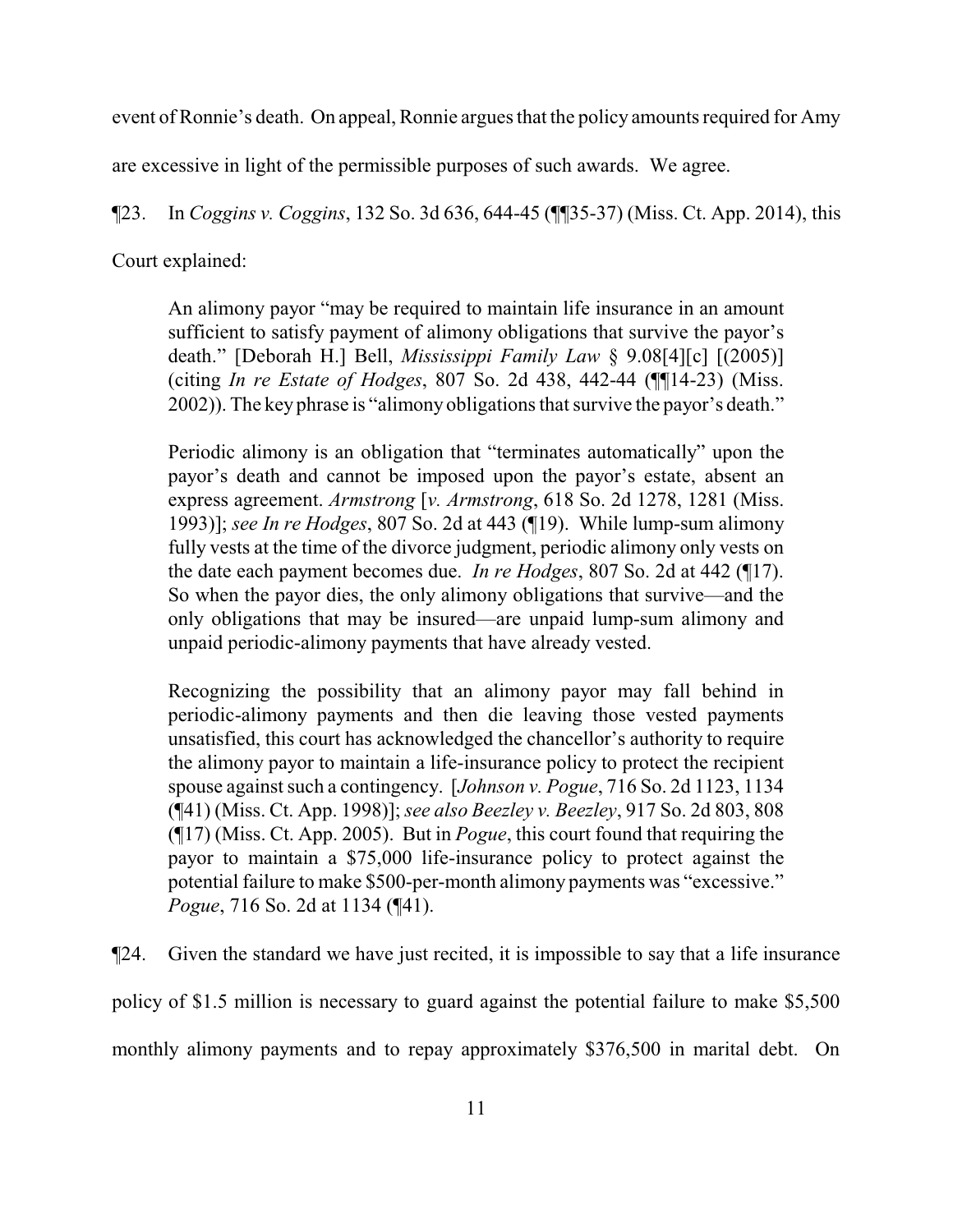remand, the chancery court should determine an appropriate award in light of the authorities

we have just discussed.

# ¶25. **THE JUDGMENT OF THE CHANCERY COURT OF HARRISON COUNTY, FIRST JUDICIAL DISTRICT, IS AFFIRMED IN PART AND REVERSED AND REMANDED IN PART FOR FURTHER PROCEEDINGS CONSISTENT WITH THIS OPINION. ALL COSTS OF THIS APPEAL ARE ASSESSED TO THE APPELLANT.**

**GRIFFIS, P.J., BARNES, ISHEE, CARLTON AND GREENLEE, JJ., CONCUR. WILSON, J., CONCURS IN PART AND IN THE RESULT WITHOUT SEPARATE WRITTEN OPINION. WESTBROOKS, J., CONCURS IN PART WITHOUT SEPARATE WRITTEN OPINION. LEE, C.J., CONCURS IN PART AND DISSENTS IN PART WITH SEPARATE WRITTEN OPINION, JOINED BY IRVING, P.J., AND WESTBROOKS, J.** 

## **LEE, C.J., CONCURRING IN PART AND DISSENTING IN PART:**

¶26. Because I find that the chancellor abused his discretion in awarding periodic alimony to Amy, I respectfully dissent in part. In light of the length of the marriage and Amy's ability to earn a living, the chancellor's alimony award was excessive. I do concur with the majority's decision to affirm on the issues concerning attorney's fees and child support and to remand on the issues concerning visitation and insurance.

¶27. First, the award of alimony was excessive, and the chancellor did not give adequate consideration to Ronnie's monthly expenses. In determining the amount of support payable to the wife, a chancellor must consider not only the reasonable needs of the wife but also the right of the husband to lead as normal a life as reasonably possible. *Davis v. Davis,* 832 So. 2d 492, 497 (¶19) (Miss. 2002) (citation omitted). Here, Ronnie's monthly expenses, including his current support obligations to Amy, exceed his monthly gross income by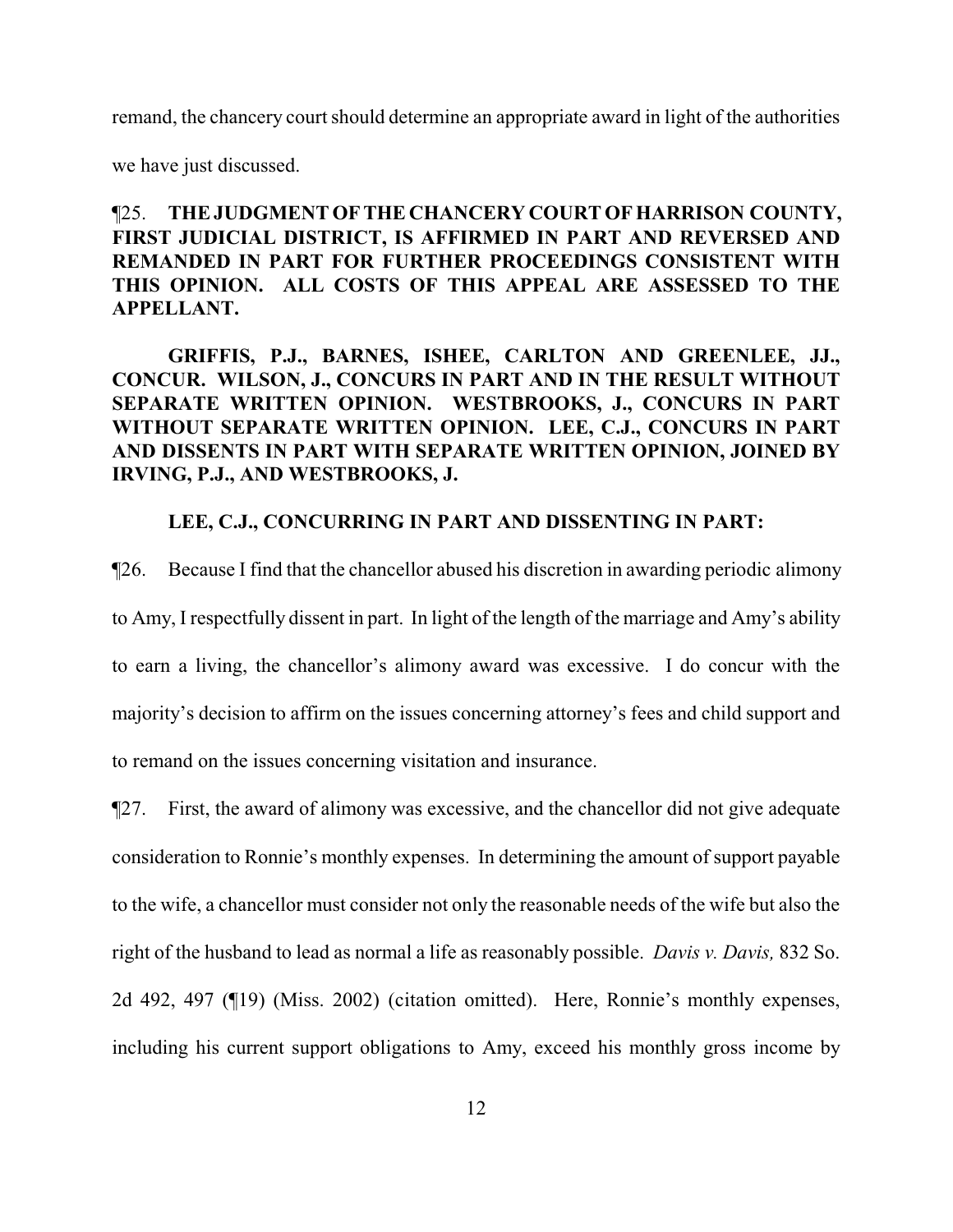approximately \$2,400. The chancellor did not consider the appropriateness of the award in relation to Ronnie's payments for child support and all marital debts and liens, which were assessed solely to him. The chancellor should have considered Ronnie's "other financial obligations and his ability to maintain a decent standard of living." *Ewing v. Ewing*, 203 So. 3d 707, 716 (¶30) (Miss. Ct. App. 2016). Because Ronnie's monthly expenses, including his support obligations, exceed his gross monthly income, the chancellor's alimony award was "per se unreasonable." *Brooks v. Brooks*, 652 So. 2d 1113, 1122 (Miss. 1995).

¶28. Further, the parties were only married for seven years before Amy filed for divorce. This Court and the Mississippi Supreme Court have classified marriages of much longer duration as "mid-term" and "moderate-length" rather than long-term in the context of alimony awards. *See Layton v. Layton*, 181 So. 3d 275, 296-97 (¶72) (Miss. Ct. App. 2015) (James, J., concurring in part and dissenting in part); *Amacker v. Amacker*, 33 So. 3d 493, 498 (¶26) (Miss. Ct. App. 2009); *Ericson v. Tullos*, 876 So. 2d 1038, 1039, 1041 (¶¶5, 11-12) (Miss. Ct. App. 2004); *Mabus v. Mabus*, 890 So. 2d 806, 823 (¶68) (Miss. 2003). Alimony is not a bounty to which Amy became entitled to receive indefinitely simply because, at one time, she was married to Ronnie. *Beacham v. Beacham*, 383 So. 2d 146, 148 (Miss. 1980). Here, the length of the marriage did not favor awarding Amy periodic alimony.

¶29. Finally, Amy's potential earning capacity should have weighed against an alimony award. Amy is a licensed nurse practitioner and, prior to the parties' separation, managed an urgent care clinic for years. But the chancellor concluded that Amy's earning capacity as